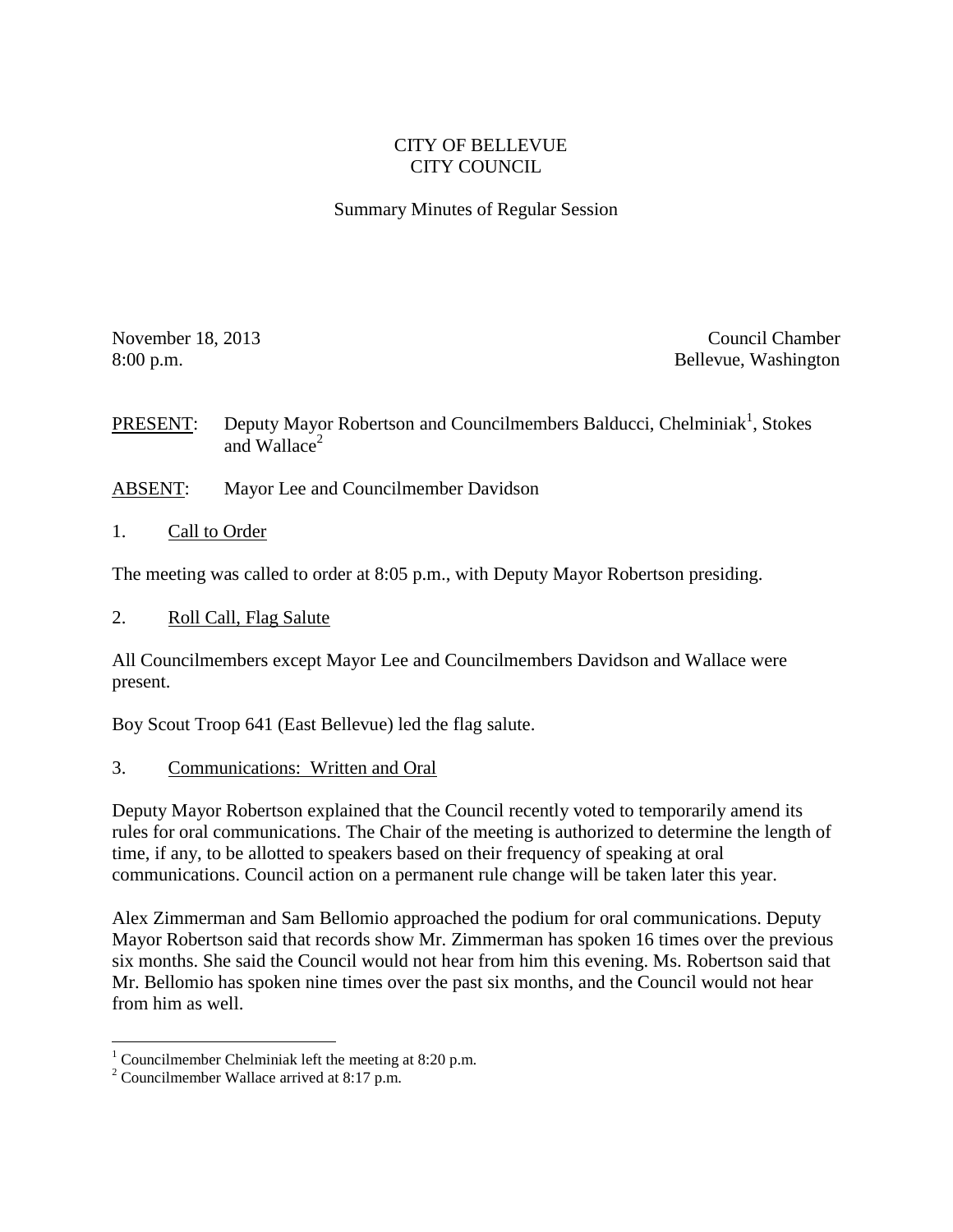Responding to the gentlemen, Deputy Mayor Robertson suggested that they email the Council. Following their refusal to take their seats, they were escorted out of the meeting.

- (a) Paula Matthysse, Program Coordinator for the Eastside Cultural Navigator program, said the Eastside program is in its seventh year of operation and its services are provided by the Chinese Information Service Center of Seattle. She described the services provided and thanked the City for its support.
- (b) Angela Sarkisyan, a Bellevue resident, thanked the City for its ongoing support of the Eastside Cultural Navigator Program. She described how the program has helped her and others in the audience.
- 4. Reports of Community Council, Boards and Commissions
	- (a) Report from the Arts Commission

Genevieve Tremblay, Chair of the Arts Commission, provided an update on the Tateuchi Center or PACE (Performing Arts Center of the Eastside). She noted the memorandum and additional information provided in the Council's desk packet.

[Councilmember Wallace arrived at 8:17 p.m.]

Councilmember Stokes thanked Ms. Tremblay for the update. He said he has been working with City staff and elected officials of other jurisdictions on this issue. Bellevue is being asked to take a leadership role in moving the project forward. Mr. Stokes commented on the importance of art and cultural amenities within the urban environment. He recommended directing staff to investigate the City's options for supporting the Tateuchi Center.

Councilmember Balducci, Council liaison to the Arts Commission, thanked Chair Tremblay and Vice Chair Trudi Jackson for their work. She noted the City's history of contributing to arts organizations and facilities. She believes that major cultural arts institutions require ongoing public support to survive. She is in favor of exploring how the City could help to reinvigorate the initiative for a performing arts center.

Ms. Balducci observed that this is a pivotal moment for the City to demonstrate that it can support a vibrant arts environment. She is comfortable with exploring the potential for Bellevue to take a leadership role, but noted that other government and private partners will be necessary to succeed. She supports directing staff to move forward with further study and to return with an update to the Council.

Deputy Mayor Robertson concurred with the comments. Responding to Ms. Robertson, Acting City Manager Brad Miyake said staff anticipates providing an update in January.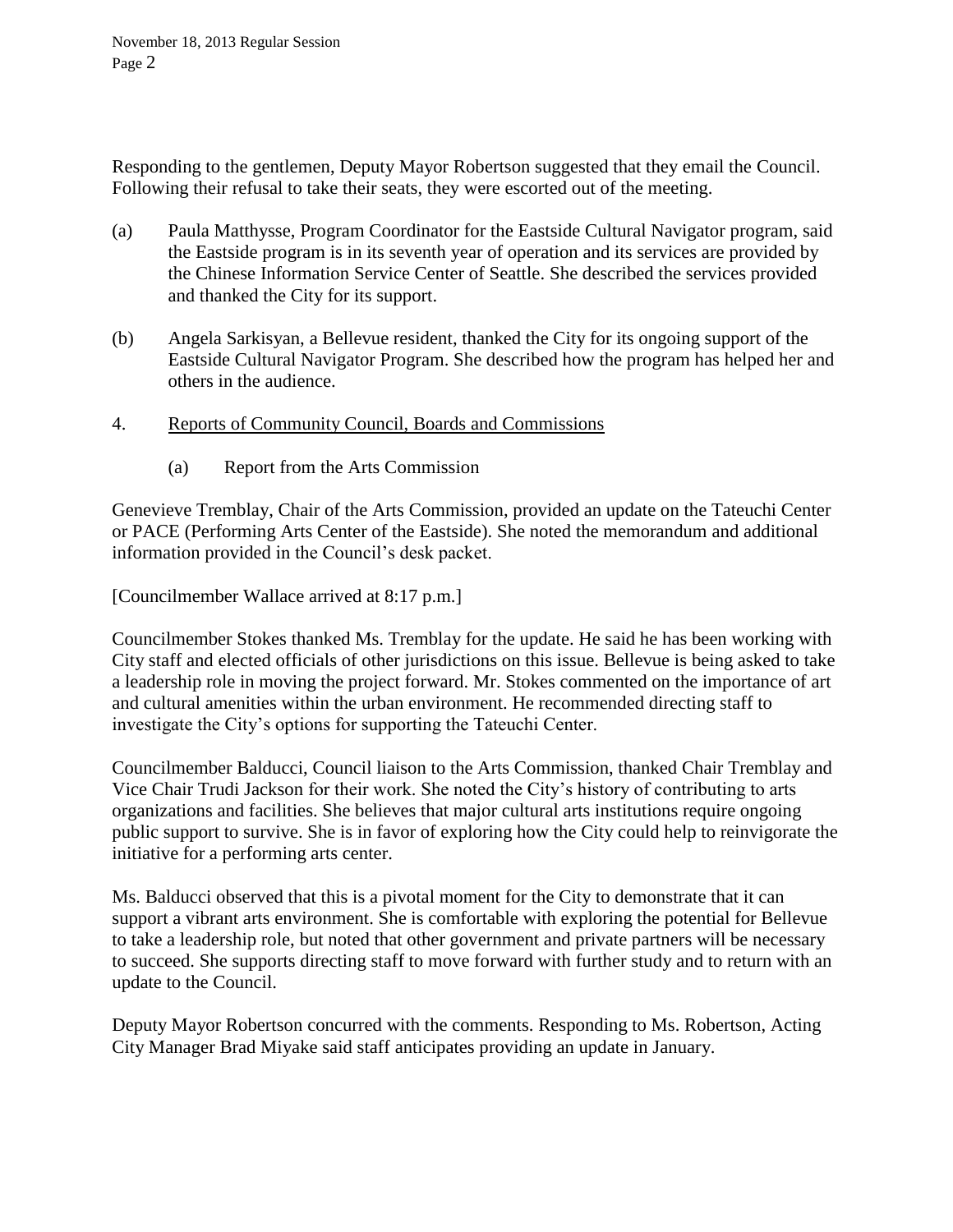Ms. Robertson said that building codes have changed since the Center was issued building permits, and the existing plan cannot be built under the new codes. She believes it is critical for the project to engage private and public partners in moving the project forward as soon as possible.

Deputy Mayor Robertson thanked the Arts Commission for its work.

[At 8:20 p.m., Councilmember Chelminiak noted that he started his day 26 hours earlier in Madrid and excused himself from the meeting. He said he will review the meeting and input from the Budget Public Hearing as soon as possible.]

5. Report of the City Manager

Acting City Manager Brad Miyake said he would like to pull Agenda Item 8(c) from the Consent Calendar.

(a) Bellevue business tax simplification update on the Multi-City Business License and Tax Portal agency Interlocal Agreement and related Articles of Incorporation *[Moved from earlier Study Session, Agenda Item 2(b)]*

Mr. Miyake opened staff's update on the Multi-City Business License and Tax Portal project. The portal is on track to become operational in mid-2014. The next milestone is for the four cities to adopt an interlocal agreement creating an agency to operate and maintain the portal technology.

Finance Director Jan Hawn said the portal allows businesses to get a city business license and pay local taxes for multiple cities (Bellevue, Everett, Seattle, Tacoma) from one website with the use of a credit card. Bellingham will join as a Subscriber in 2015. The portal preserves local control over the tax policy and simplifies the license and B&O tax payment process for City staff.

Chris Bothwell, Tax Manager, explained that the Interlocal Agreement will create a nonprofit agency governed by member cities. The Finance Directors, or equivalent, from Principal cities will serve on the Executive Board. Mr. Bothwell provided additional details on the governance and operations of the agency.

Ms. Hawn presented examples of the FileLocal logo, web site, banner ads on other web sites, and mailer. Staff will request Council approval of the Interlocal Agreement on the December 2 consent calendar. The portal will become operational in 2014.

Councilmember Balducci expressed support for the project. Responding to Ms. Balducci, Ms. Hawn said the City has money allocated in the City's 2013-2014 Budget for project-related expenses. The Portal Executive Board will later adopt a budget within the constraints defined in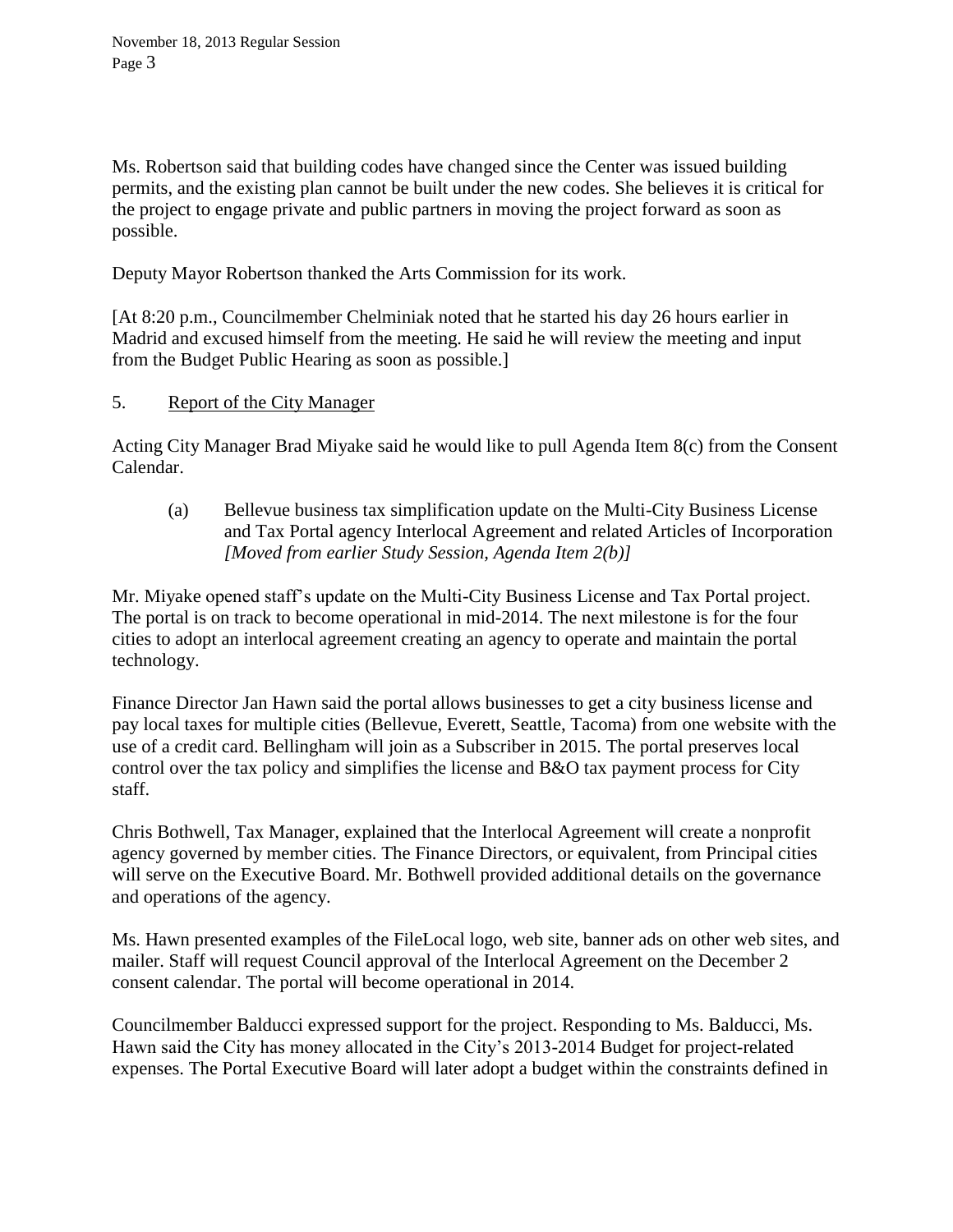the Interlocal Agreement, and each city will be responsible for membership fees. The Interlocal Agreement commits the original Principals to an initial five-year term.

Councilmember Wallace questioned whether there is an effort to standardize B&O tax codes across the cities. Ms. Hawn said most cities' B&O tax codes are largely based on the same model ordinance. However, each City retains its authority to develop tax policy.

Mr. Wallace questioned the level of controls within the agreement to restrict expenditures to the specific purpose of the Interlocal Agreement. Ms. Hawn said there are tight controls in terms of limitations on growth and adding staff. All cities are very concerned about keeping costs down.

In further response to Mr. Wallace, Mr. Bothwell said there will be a robust testing process of the portal over a six-month period before it goes live. Ms. Hawn noted that the company developing the portal has completed similar projects in other states.

Councilmember Stokes thanked staff for their work.

Deputy Mayor Robertson said she looks forward to implementation of the system.

(b) Update on first Bellevue Essentials Program

Mr. Miyake introduced discussion of the Bellevue Essentials program, which launched its first class on September 25, 2013

Mike McCormick Huentelman, Neighborhood Outreach Manager, said the purpose of the new program is to identify and encourage community leadership. The class consisted of nine weekly sessions with participants from 15 of Bellevue's 16 neighborhoods. Ages ranged from 17 into the 70s, and the group was ethnically and professionally diverse.

Natalie Davis Eltahir, a resident of northeast Bellevue, described her experience with the program. She expressed her appreciation for the program and commented on her interest in public service and expanding her leadership skills. She enjoyed and learned from the collaborative engagement with other participants. She liked learning about the public process and the role of local government.

Carl Vander Hoek thanked the City for the opportunity to be part of the first class of the program. He commented on the importance of civic engagement for emerging leaders, and he believes the class will be an asset for the community.

Mr. McCormick Huentelman said the next class will begin enrollment in May 2014.

Deputy Mayor Robertson thanked staff, including Julie Ellenhorn, Community Relations Coordinator, for their work. Ms. Robertson said she enjoyed speaking to the class and meeting and engaging with the participants.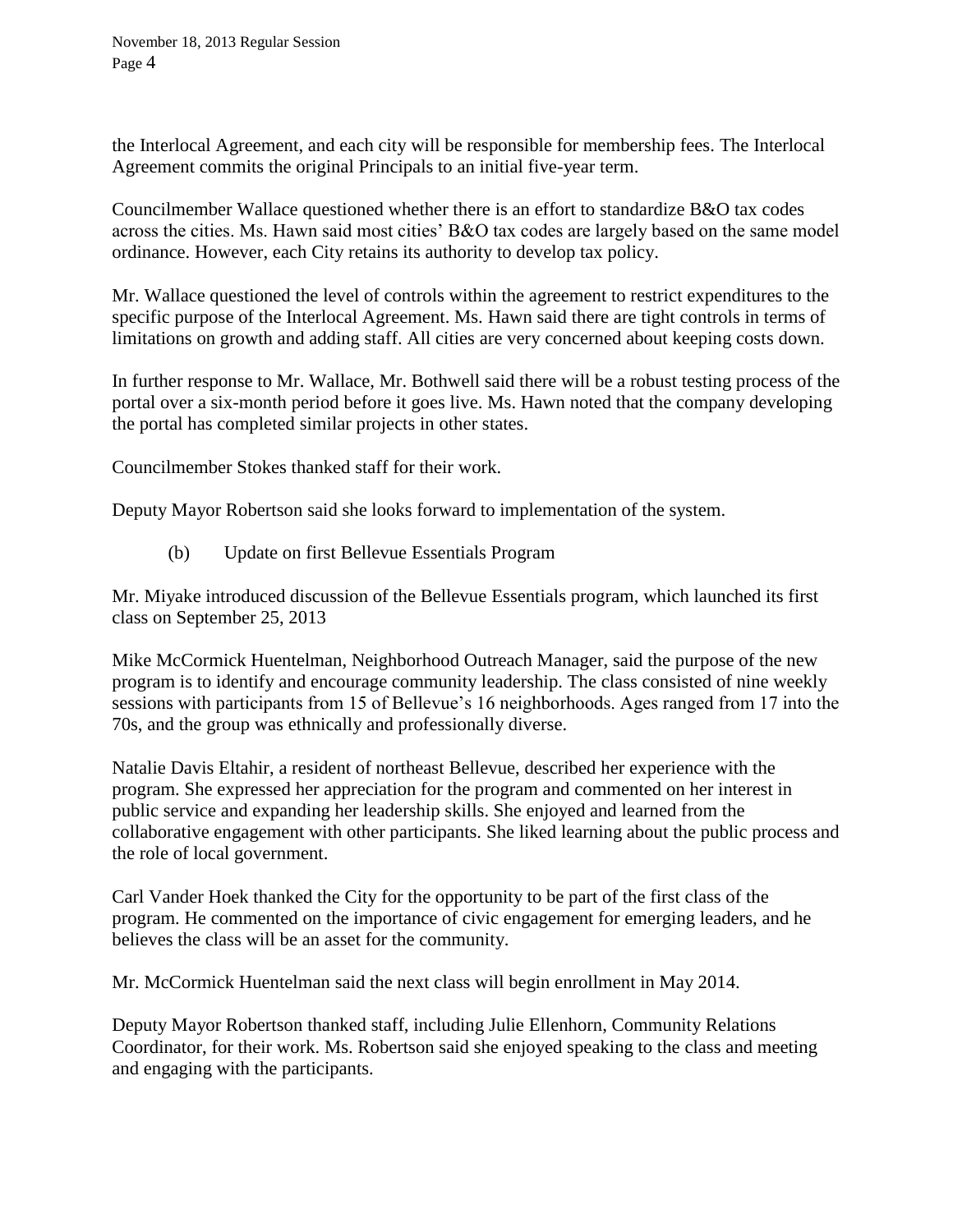November 18, 2013 Regular Session Page 5

### 6. Council Business and New Initiatives

Councilmember Balducci reported that she attended the graduation ceremony for the Bellevue Essentials class. She attended meetings of the Puget Sound Regional Council (PSRC) Transportation Policy Board and the Sound Transit Board capital committee.

- $\rightarrow$  Councilmember Stokes moved to excuse Mayor Lee's absence from the meeting due to his participation with Governor Inslee's trade mission to China. Councilmember Balducci seconded the motion.
- $\rightarrow$  The motion carried by a vote of 4-0.

Councilmember Stokes reported on the GradNation Summit held in Bellevue. He attended meetings of the PSRC Growth Management Policy Board and the King County Regional Policy Committee. He attended portions of the National League of Cities convention in Seattle.

Councilmember Wallace said he and Councilmember Balducci attended the I-405 Executive Advisory Group meeting. Mr. Wallace attended a meeting of the Bellevue Chamber of Commerce transportation committee.

Deputy Mayor Robertson reported that she attended the Planning Commission retreat and she taught a number of government classes at Bellevue High School.

7. Approval of the Agenda

Deputy Mayor Robertson requested a motion to approve the agenda, pulling Items 8(c) and 11(a), and adding Item 15(a), Executive Session for property acquisition matter [approximately 20 minutes].

- $\rightarrow$  Councilmember Balducci moved to approve the agenda, amended to pull Items 8(c) and 11(a) and to add Item 15(a). Councilmember Stokes seconded the motion.
- $\rightarrow$  The motion to approve the agenda, as amended, carried by a vote of 4-0.
- 8. Consent Calendar
- $\rightarrow$  Councilmember Stokes moved to approve the Consent Calendar, and Councilmember Balducci seconded the motion.
- $\rightarrow$  The motion to approve the Consent Calendar carried by a vote of 4-0, and the following items were approved: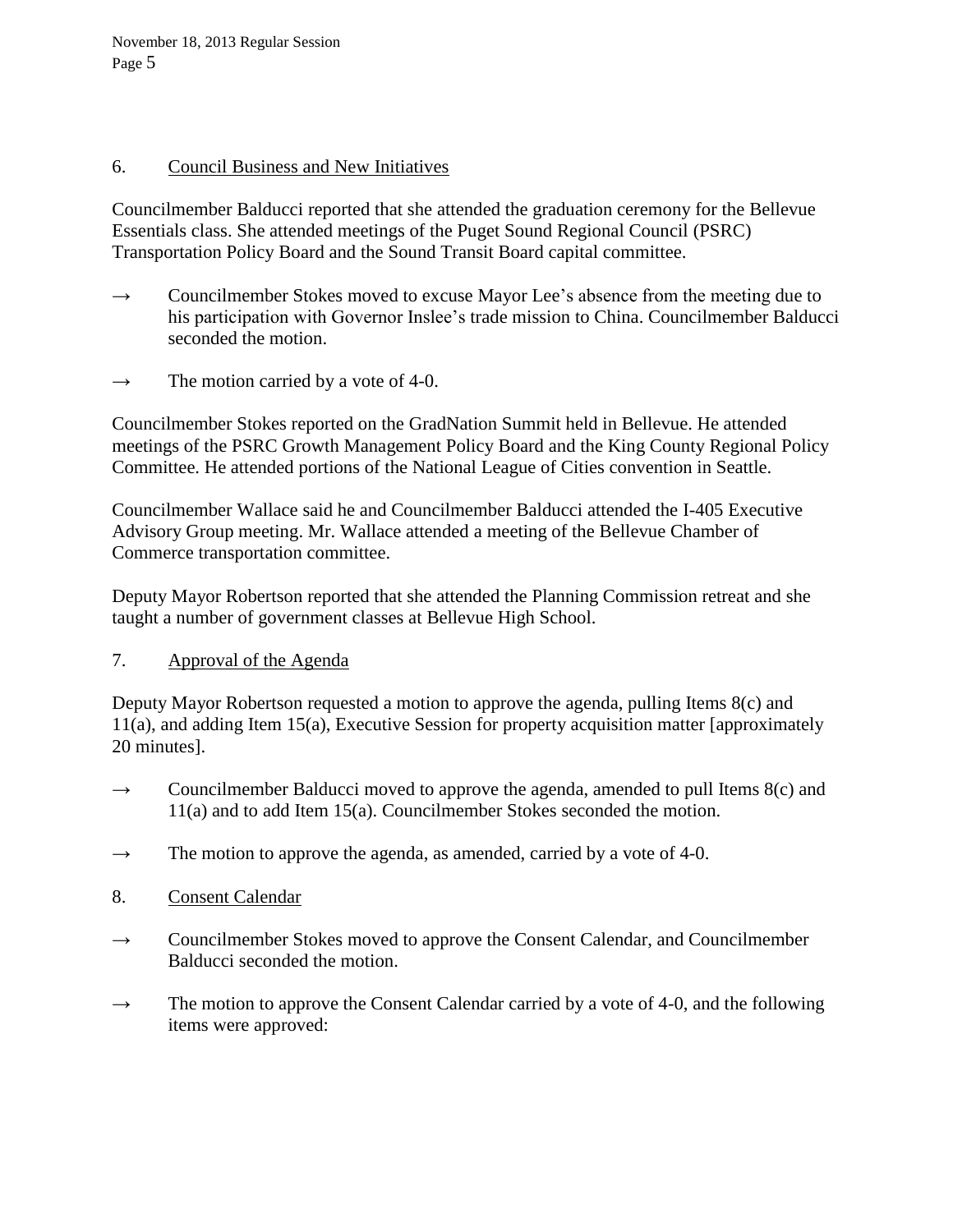- (a) Minutes of October 21, 2013 Study Session Minutes of October 21, 2013 Regular Session
- (b) Resolution No. 8647 authorizing execution of a two-year contract with Olympic Security Services, Inc., for security guard services, in an amount not to exceed \$230,762, with the option to renew for an additional two years for a total contract amount of \$466,140.
- (d) Resolution No. 8649 authorizing execution of a two-year contract with Whitman Global Carpet Care, in an amount not to exceed \$115,541.04, with the option to renew for an additional two years, for a contract total not to exceed \$239,245.36, for carpet cleaning services at City Hall and the Bellevue Service Center.
- (e) Resolution No. 8650 authorizing execution of a two-year contract with Synergy Building Services, for custodial services at City Hall, in an amount not to exceed \$425,100 with the option to renew for an additional two years for a total contract amount of \$884,820.
- (f) Resolution No. 8651 authorizing execution of a two-year contract with Synergy Building Services, for custodial services at the Bellevue Service Center Operations Area, in an amount not to exceed \$69,744 with the option to renew for an additional two years for a total contract amount of \$144,672.
- (g) Resolution No. 8652 authorizing execution of a five-year Wireless Communication Facilities Site Lease Agreement with T-Mobile West, LLC, with an automatic five year extension, for existing wireless equipment at the Cougar Mountain #2, more commonly referred to as the Lakemont Reservoir, located at 16859 SE 59th Street.
- (h) Ordinance No. 6135 updating the school impact fee schedule for Issaquah School District No. 411 ("District"); amending Section 22.18.100 of the Bellevue City Code ("BCC"); providing for severability; and establishing an effective date.
- (i) Resolution No. 8653 authorizing execution of a four-year general services contract with NW Teambuilding for the operation of programs and services on the Bellevue Challenge Course at Eastgate Park.
- (j) Resolution No. 8654 authorizing the extension of a Memorandum of Understanding (MOU) between the cities of Bellevue, Issaquah, Kenmore, Kirkland, Mercer Island, Redmond, Sammamish, and Shoreline concerning the administration of the pooled human service contract program through December 31, 2014.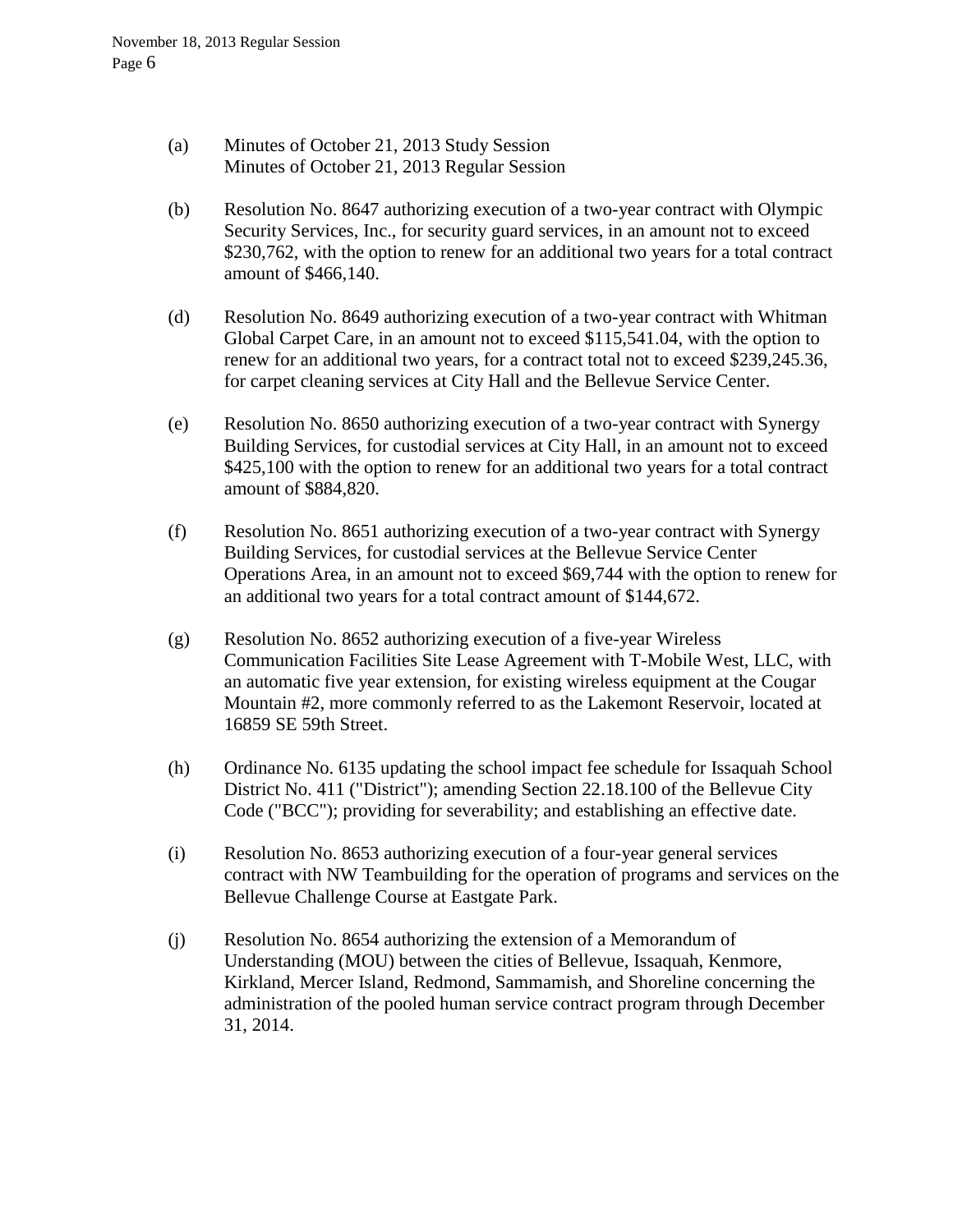- (k) Resolution No. 8655 authorizing execution of a professional services agreement with David Evans & Associates, in an amount not to exceed \$160,924, to provide Engineering Plans, Specifications, Estimates (PS&E) and Maximum Extent Feasible (MEF) Documentation on the Americans with Disabilities Act (ADA) Design for 2015 Overlay Program.
- (l) Ordinance No. 6136 authorizing execution of a Fiscal Year (FY) 2013-2015 Biennial Municipal Stormwater Capacity Grant Funding Agreement with the Washington State Department of Ecology accepting state grant funds of \$170,000 to support city-wide implementation of the National Pollutant Discharge Elimination System (NPDES) Phase II Municipal Stormwater Permit (\$50,000) and project specific planning and design for a retrofit project which includes low impact development techniques (\$120,000); establishing a project within the Operating Grants, Donations and Special Reserves Fund; appropriating unanticipated and future revenues to that fund; and authorizing expenditure of said grant funds.
- (m) Motion to award Bid No.13073 for Commercial Water Meter Replacement 2013 to Earthwork Enterprises, Inc., as the lowest responsible and responsive bidder in the amount of \$105,170.37 (CIP Plan No. W-98).
- (n) Motion to award Bid No. 13164 for Stormwater Dig & Repair 2013 to Road Construction NW, as the lowest responsible and responsive bidder in the amount of \$197,998 (CIP Plan No. D-59 and D-64).

# Item Postponed:

(c) Resolution No. 8648 authorizing execution of a professional services agreement with SRG Partnership, Inc., in an amount not to exceed \$573,970, to provide architectural design and engineering services for the expansion of the East Parking Garage at City Hall.

Councilmember Wallace announced that there is an opportunity to testify on Thursday before the state legislature regarding the transportation package under discussion during the special session. Deputy Mayor Robertson noted the Council's support for his participation in communicating Bellevue's interests.

- 9. Public Hearings
	- (a) Public Hearing on the 2013-2014 Budget/2013-2019 Capital Investment Program (CIP) Plan Mid-Biennium Update
		- (1) Staff Report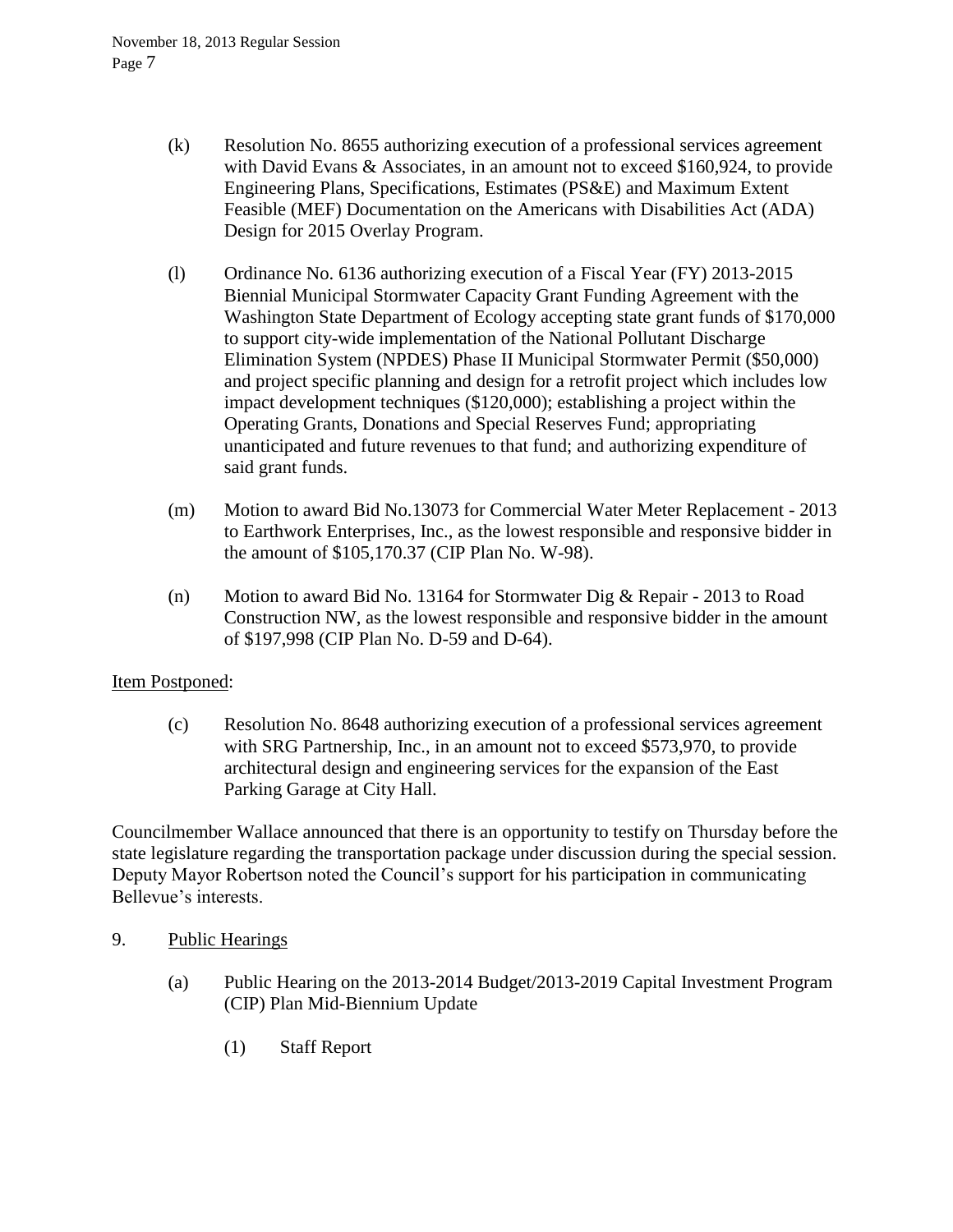November 18, 2013 Regular Session Page 8

Finance Director Jan Hawn introduced the public hearing on the 2013-2014 Budget and 2013- 2019 Capital Investment Program (CIP) Plan Mid-Biennium Update. She said the Mid-Biennium updates are minimal and include adjustments to Development Services staffing and fees, capital projects funding line of credit, and technical corrections.

- (2) Motion to Open Public Hearing
- $\rightarrow$  Councilmember Stokes moved to open the public hearing, and Councilmember Balducci seconded the motion.
- $\rightarrow$  The motion carried by a vote of 4-0.
	- (3) Public Testimony

The following citizen came forward to comment:

- 1. Sharon Linton, representing VisitBellevueWashington, thanked the City for its investment in their 2013 program, and provided an update on the organization's accomplishments and activities. Ms. Linton requested \$51,000 in 2014 to continue to expand the distribution of the visitor guide for one more year and to conduct additional market research.
	- (4) Motion to Close Public Hearing
- $\rightarrow$  Councilmember Balducci moved to close the public hearing, and Councilmember Stokes seconded the motion.
- $\rightarrow$  The motion carried by a vote of 4-0.

Ms. Hawn said discussion of the budget will continue on November 25, at which time staff will request direction on the proposal from VisitBellevueWashington.

- 10. Land Use: None.
- 11. Other Ordinances, Resolutions and Motions
	- (a) Transportation Third Quarter Capital Investment Program (CIP) Update and related actions associated with the West Lake Sammamish Parkway Phase 1 Improvements project (CIP Plan No. PW-R-141).

Ordinance No. 6137 authorizing: 1) An increase to the construction contract with Active Construction, Inc. (Bid No. 12221) by \$1,750,053 for a total contract amount of \$6,577,615 for West Lake Sammamish Parkway Phase 1 Improvements project (CIP Plan No. PW-R-141) and Small Diameter Water Main